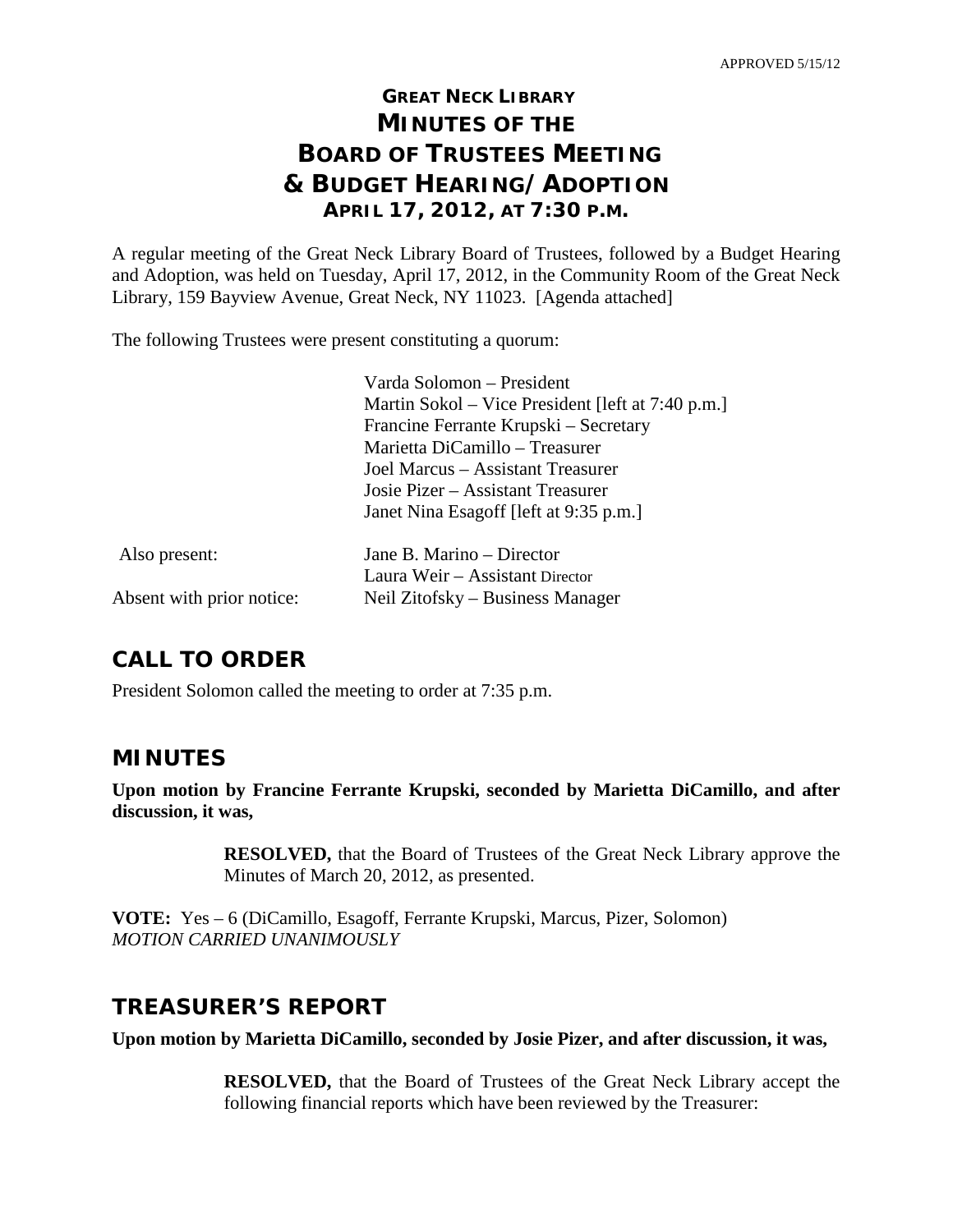- April 17, 2012, Treasurer's Report;
- Warrant dated March 17, 2012 through April 13, 2012 for Paid checks numbered 0030355 through 0030359, 0030393 through 0030398, and 44559 through 44578 and Checks To-Be-Paid numbered 44579 through 44700, the sums set against their respective names, amounting in the aggregate to \$198,292.10, with the exception of check number 44617 in the amount of \$9,870.73;

\_\_\_\_\_\_\_\_\_\_\_\_\_\_\_\_\_\_\_\_\_\_\_\_\_\_\_\_\_\_\_\_\_\_\_\_\_\_\_\_\_\_\_\_\_\_\_\_\_\_\_\_\_\_\_\_\_\_\_

• Payroll Warrants for pay dates March 8, 2012, and March 22, 2012, in the amounts of \$172,040.06, and \$187,545.99 respectively for a total of \$359,586.05.

**VOTE:** Yes – 6 (DiCamillo, Esagoff, Ferrante Krupski, Marcus, Pizer, Solomon) *MOTION CARRIED UNANIMOUSLY*

# **PERSONNEL CHANGES**

#### **Upon motion by Marietta DiCamillo, seconded by Josie Pizer, and after discussion, it was,**

**RESOLVED,** that the Board of Trustees of the Great Neck Library accept the Personnel Changes for February and March 2012 as presented and which have been reviewed by the Personnel Committee.

**VOTE:** Yes – 6 (DiCamillo, Esagoff, Ferrante Krupski, Marcus, Pizer, Solomon) *MOTION CARRIED UNANIMOUSLY*

# **REPORTS**

### **Branch Committee**

Wednesday, April 11, 2012 at 7:30 p.m. at the Station Branch.

In Attendance: Josie Pizer (Chair), Janet Esagoff (Trustee), Varda Solomon (Board President). Absent with Notice: Francine Ferrante Krupski (Trustee). Also in Attendance: Jane Marino (Library Director), Laura Weir (Assistant Director).

Call to Order:Chair Josie Pizer called the meeting to order at 7:40 p.m.

**Parkville Lease Amendment.** The Director indicated that the Lease Amendment that was signed by the Board was not acceptable to the School Board and that the School Board indicated that they wanted the Lease amendment signed by April  $18<sup>th</sup>$ . The committee reviewed the lease amendment and Ms. Marino answered questions of the committee. The committee recommended that the lease amendment be signed.

**Station Branch.** The committee reviewed the plans for the back area of Station Branch to see how much space there would be for offices or collections to be moved there. The committee agreed that the space should be better utilized and that it was necessary to consult an architect to see how the space could be reconfigured.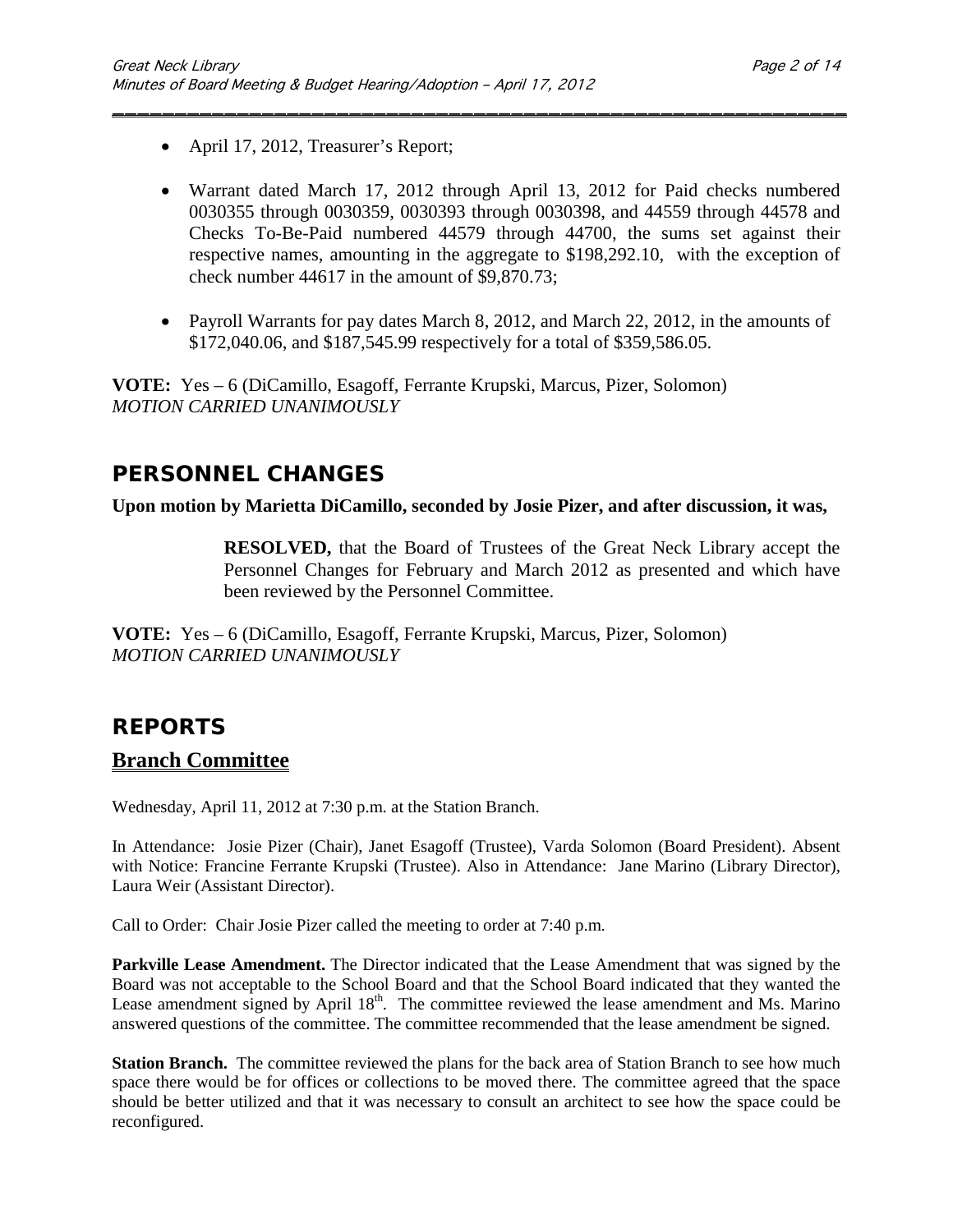**Lakeville Branch.** The committee will meet at the Lakeville Branch on May 16 and will look at the facility and hear from its Branch Head.

\_\_\_\_\_\_\_\_\_\_\_\_\_\_\_\_\_\_\_\_\_\_\_\_\_\_\_\_\_\_\_\_\_\_\_\_\_\_\_\_\_\_\_\_\_\_\_\_\_\_\_\_\_\_\_\_\_\_\_

**Adjournment.** There being no further business, the meeting was adjourned at 8:25 p.m. [End of written reports]

Branch Committee Chair Josie Pizer inquired of the Director as to when the questionnaire for the Parkville Branch will be ready for the Branch Committee to review and she would like it for the next Branch Committee meeting.

She also had corrections to the March Report of the Branch Committee meeting which was already presented to the Board on March  $20^{th}$ . [See amendment under 'Old Business' on page 11 of these Minutes]

### **Building Advisory Committee**

Below are the written reports of the Building Advisory Committee meetings which were held on March 22 and April 4 at 7:30 p.m. in the Multi-Purpose Room.

#### THURSDAY, MARCH 22

In attendance: Trustees – Marietta DiCamillo (Chair), Josie Pizer, Varda Solomon, Martin Sokol. Committee Members – Ralene Adler, Mike Currie, Naomi Feldheim, Stu Hochron, Amy Levinson, Marianna Wohlgemuth. Professional Members – Donald Dillon, Leslie Kahn, Allegra Goldberg. Absent with notice Richard Kestenbaum. Staff Members – Jane B. Marino (Library Director), Justin Fuchs (Children's Librarian), Christine Johnson (Technical Services and Reference Librarian).

The meeting was called to order by Ms. DiCamillo at 7:35 p.m.

- **1. Meeting with Architect – Update.** Marietta advised the committee that the meeting has been set for Wednesday March 28 at 5:15 p.m. The meeting will be held at Dattner offices. As previously agreed, Marietta DiCamillo, Josie Pizer, Jane Marino and Don Dillon will attend.
- **2. Review of Time Line.** Marietta asked Don Dillon for an assessment against the original timeline. Don stated that while we are doing well against the timeline, it is essential to start the meetings with the architect. That will start the process of putting our scheme and budget together.
- **3. Budget.** Marietta asked the committee members for their opinions concerning a dollar amount that might be acceptable to the community for the renovation project.

Marianna Wohlgemuth stated that she had polled her civic group in New Hyde Park and gave them a variety of ranges to consider. She stated that the community felt that \$5-10 million is sufficient. There are about 25-30 people in each of the New Hyde Park civics. Leslie Kahn stated that from an informal canvass of people he has spoken to, he believed \$10M was a number that could be supported. He added that the MEP (mechanical, engineering and plumbing) upgrade would be around \$80 per square foot. He further stated \$200 a square foot overall for the project should be doable.

Don Dillon stated that establishing a number at this point is really not relevant. It might be useful to see what the community might bear but we shouId not throw numbers around. We could think of it as a target, but we really need to establish a program and a design – one with options. It is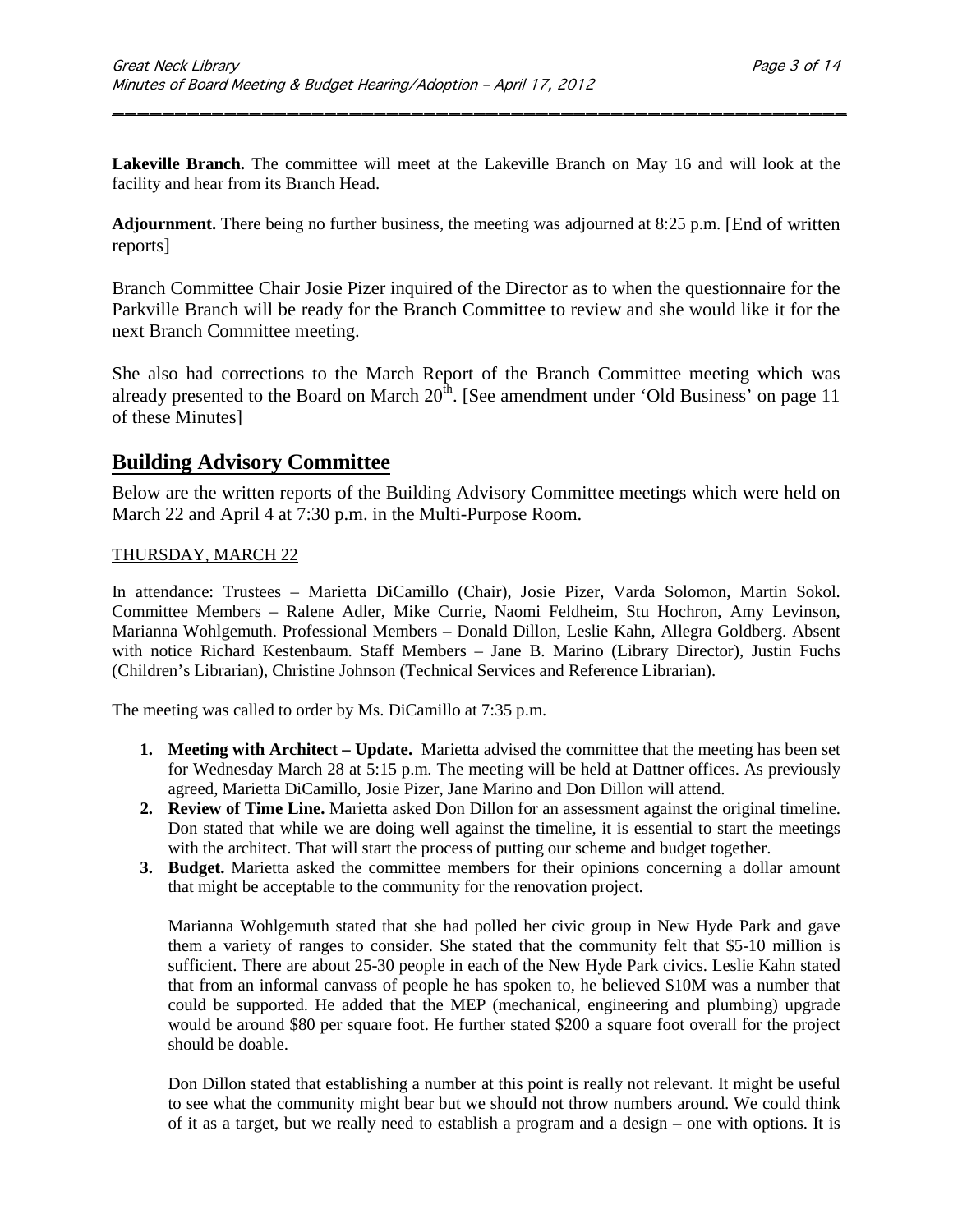important that our committee support the plan. Then this committee becomes an ambassador that supports the plan.

\_\_\_\_\_\_\_\_\_\_\_\_\_\_\_\_\_\_\_\_\_\_\_\_\_\_\_\_\_\_\_\_\_\_\_\_\_\_\_\_\_\_\_\_\_\_\_\_\_\_\_\_\_\_\_\_\_\_\_

Marietta DiCamillo stated this was the process used during the last referendum and it didn't work, you have to have a range to work within. Varda Solomon stated that we can't know now what \$10 million will buy. Amy Levinson agreed that there is a danger in throwing out numbers. Since much of the work is related to mechanical and lighting upgrades that are not immediately apparent, the community won't be able to see a lot of the work that we did. They want to see the results.

Stu Hochron stated that the actual number that it is going to cost us is somewhat irrelevant. We want to spend money in the proper manner. The community has told us not to make changes not for the sake of spending money. Taxes from other entities in Great Neck are all added into what the community pays. We have to think responsibly.

Many committee members agreed that both a desired budget number and the elements of a desired program should be considered, rather than fall into the trap of having a design with a price tag too high for the community to accept.

**4 Task Analysis Report**. Marietta DiCamillo put together a list of the priorities for the building, both interior and exterior and stated that the intention of this list is to focus on the items we need to accomplish. Since this list had been sent to the committee ahead of time, she asked for feedback.

Mike Currie mentioned that there was no mention of the curbside drop off and there is no mention of deliveries. The committee went on to discuss the issue of deliveries and safety. Amy Levinson had drawn up a delivery plan in which trucks would park away from the building and use a walkway to make deliveries. The walkway could be covered.

Mike Currie stated that he had walked past the front of the building to see about an entrance there and noted that there are trees, poles and a hydrant. This would be an issue when consideration was given for a curb cut. He added that there could be other obstacles not seen i.e., gas lines.

Marietta DiCamillo stated that the Director will forward both the map of the proposed delivery solution and the task analysis in preparation for our first meeting with the architects.

- **5 Review of current configuration and needs.** Ms. Marino put together a spreadsheet for each department, citing square feet, number of employees, size of offices, collection numbers, seating availability, notes from the staff meetings she had and her recommendations. The goal in this presentation was to indicate where departments could shrink and other departments needed to expand. This list would be shared with the architects when we meet with them.
- **6 Next Meeting and Adjournment.** Ms. DiCamillo reminded the committee that our next meeting would be April 4<sup>th</sup> at 7:30 p.m. sharp. There being no further business, the meeting was adjourned at 9:30 p.m.

#### WEDNESDAY, APRIL 4

Present: Trustees – Marietta DiCamillo (Chair), Josie Pizer, Martin Sokol, Varda Solomon (Board President). Committee Members – Naomi Feldheim, Stu Hochron, Amy Levinson, Marianna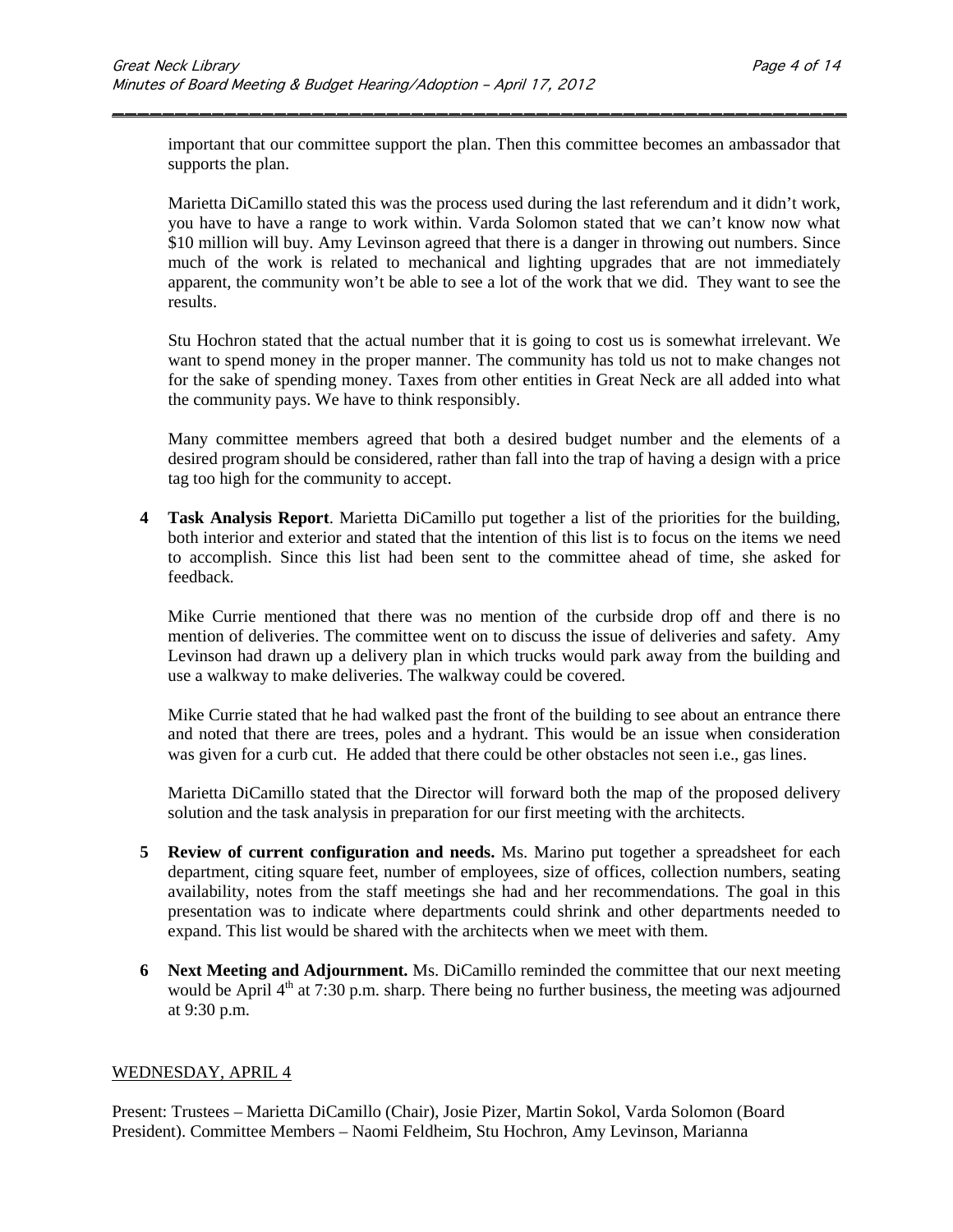Wohlgemuth. Professional Members – Leslie Kahn (Engineer), Mike Currie (Engineer). Staff Members – Jane B Marino (Library Director), Justin Fuchs, Christine Johnson.

\_\_\_\_\_\_\_\_\_\_\_\_\_\_\_\_\_\_\_\_\_\_\_\_\_\_\_\_\_\_\_\_\_\_\_\_\_\_\_\_\_\_\_\_\_\_\_\_\_\_\_\_\_\_\_\_\_\_\_

- 1. **Call to Order.** The meeting was called to order at 7:35 p.m. Marietta advised the committee that Richard Kestenbaum resigned due to time constraints. In the absence of Richard Kestenbaum, she asked Mike Currie if he would serve the committee in his Professional Category since he is an engineer. Ms. DiCamillo further advised the committee that the curb cut was going to be far more involved than originally believed to be. The Director had met with a representative from the Nassau County DPW who pointed out the electrical, water and gas lines that would be affected by the cut. There would need to be plans drawn up; an engineer would need to be consulted and Nassau County would need to be involved in the entire process. Even after all of that there was no guarantee that it would even go forward.
	- a. **March 28 Meeting with Dattner.** Don Dillon, Marietta DiCamillo, Josie Pizer and Jane Marino met with Daniel Heuberger and Ernesto Vela at the Dattner offices on March 28. Marietta referred the committee to her March  $28<sup>th</sup>$  email summarizing the meeting. The biggest take-away from the Dattner meeting were the tasks Daniel Heuberger asked the four participants to complete. The first is to identify the logic behind the decision concerning space and programs, to identify the options library could be doing that it is not doing and to identify items that could be potential down falls. The second, for the Director, was to evaluate the shape of the collection and the analysis of staff integration. Marietta indicated that these tasks should be discussed with the committee so there would be additional input. Two of the architect's concerns were ease of connection between the main and lower floors which would require some creativity to make it work. Another concern was use of the mezzanine; egress from the mezzanine and air circulation. Josie indicated that Dan Heuberger thought offices might be possible for the mezzanine. Marietta indicated that the second meeting, originally scheduled for April 3, was cancelled in order to get BAC feedback. She then spoke about the document she and Josie put together in response to Mr. Heuberger's task and using the information in the Director's departmental analysis. Marietta discussed office space and flexible space and indicated that flexibility and mobility of the staff and the space should be considered number one priority. There was a discussion concerning "phasing" during the construction project, which is another potential problem, since it could add both time and cost to the project. Leslie Kahn indicated that the committee must decide if and what we are willing to trade off. If we close the library there are other costs. Amy Levinson asked if it's possible to have two plans, one with a phasing plan and the other will be without phasing. Stu Hochron indicated that the public really doesn't want the library closed. Those closing costs have to be considered. Marietta indicated that any asbestos abatement will require closure. She also indicated that we were clear in our Dattner meeting about budgeting and phasing. Amy Levinson let the Building Advisory Committee (BAC) know of Dr. Dolan's willingness to make sure some type of school building space would be available for Levels. Ms. Levinson stated that the School District has open meetings months ahead of any vote. The BAC then reviewed responses to Dattner's assigned tasks.
	- b. Reference/Reading Room. The BAC discussed both the circulation functions, the desk currently used and options for the future including:
		- i. A combination reference/circulation desk;
		- ii. A small info desk, staffed by clerical staff, used mainly for information and direction, along with self-check stations and a small desk to handle circulation problems;
		- iii. A central reference desk, where readers advisory and reference functions could take place;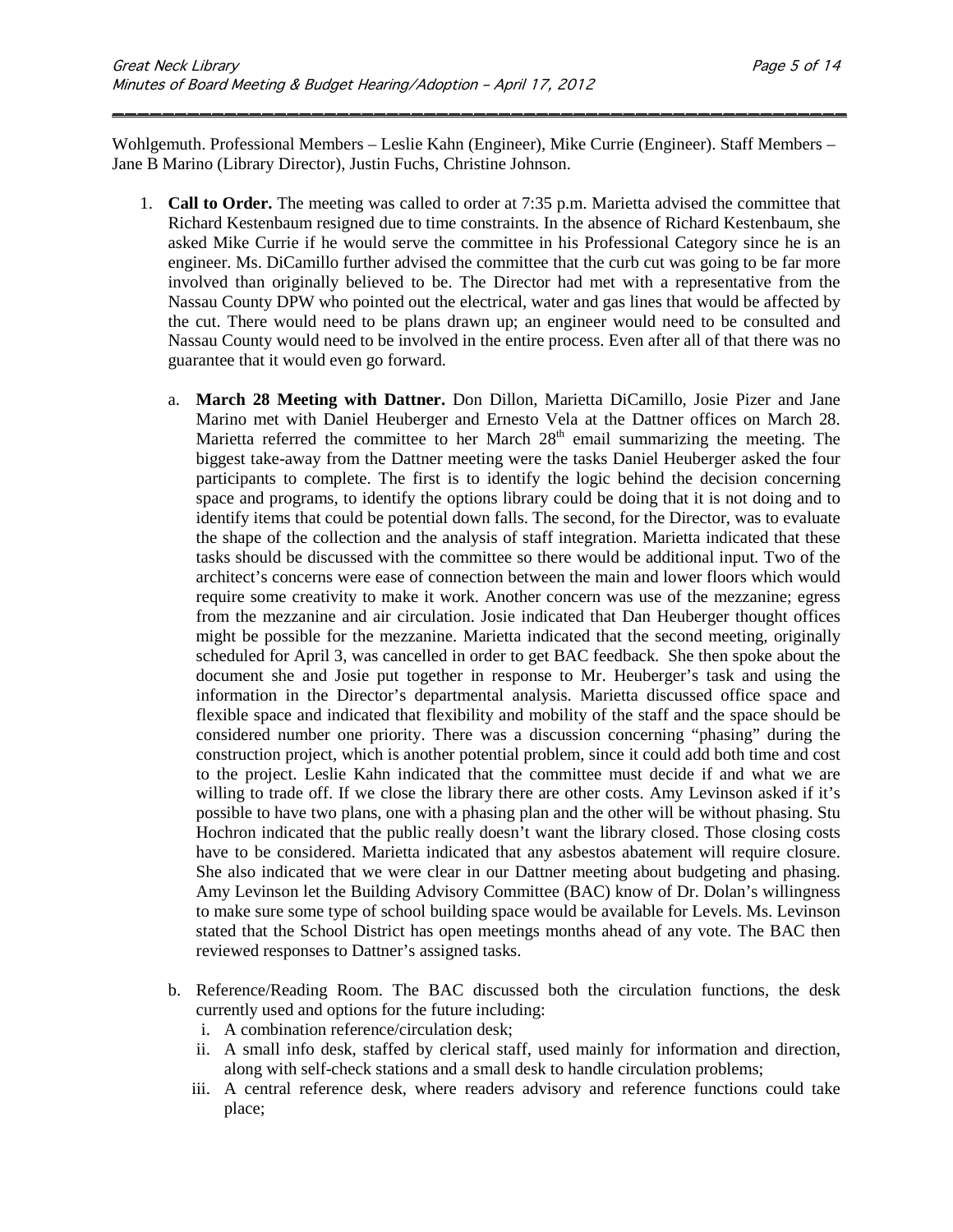iv. The BAC heard the staff's concern about moving the History Room from Main to Station Branch;

\_\_\_\_\_\_\_\_\_\_\_\_\_\_\_\_\_\_\_\_\_\_\_\_\_\_\_\_\_\_\_\_\_\_\_\_\_\_\_\_\_\_\_\_\_\_\_\_\_\_\_\_\_\_\_\_\_\_\_

- c. Audio Visual It will remain the same size and bring it upstairs.
- d. Circulation Reduce size of circulation. Look at configuration.
- e. Children's Our target area was 4,000 square feet. We would want to include the outdoor and patio space, share Levels, a dedicated entrance. Bathrooms should be included.
- f. TS/Book Room will be reduced to 2,285. We could consider putting programming into TS/Book Room area.
- g. Levels Would remain the same with updated technology to make better use of space along with storage.
- h. Computer Room BAC considered whether an additional 90 square feet was necessary and would revisit this option.
- i. Maintenance Support Facilities Will new systems take less space. Leslie Kahn said there will be some space saving. You don't need an office and a workroom.
- j. Meeting Room Space There will be a modest increase in space but a different configuration. Mike Currie talked about the JCC and their collapsible seating. Varda Solomon talked about how they also have an auditorium. Varda also visited the South Huntington Library. It was a community room but had other purposes. Marietta stated that we need to consider a flat floor without fixed seating, she couldn't see, with all the space constraints, how we would be able to either raise to accommodate the slope floor or excavate below. Amy Levinson said it was going to come down to a matter of dollars and cents.
- k. Administration. Modest increase of 200 square feet. Move Business Office to Station Branch. Move programming to Book Room.

Marietta indicated that due to time constraints, the agenda will be continued to the next meeting agenda on April 19, 2012, specifically the qualitative analysis of staffing and the collection. She stated that one of the things that Dan Heuberger said in the meeting was that he would like to have two more people at the meeting. Marietta said we could do between 2 and 3 additional people. On the third meeting, we would have him come out to the library. The BAC will decide who will attend the second Dattner meeting of April  $24<sup>th</sup>$  at the next meeting of April  $19<sup>th</sup>$ . Josie Pizer talked about asbestos evaluation and abatement to help us decide about library closing.

Marietta listed some items that we currently don't do, including use of the patio and outdoor use; open/flexible spaces; independent book clubs and other discussions into a cozier environment (i.e. living room); a digital media lab; consider service areas and realignment of departments and asked the committee for feedback.

She also indicated items that have potential for referendum failure: cost, closure and parking lot safety. If committee members have other issues they are asked to email them to the Director and Ms. DiCamillo.

The meeting was adjourned at 9:30 p.m. Marietta reminded the committee of the next meeting on April  $19<sup>th</sup>$  at 7:30 p.m. sharp. [End of written reports]

Ralene Adler, a member of the Building Advisory Committee, asked Trustee DiCamillo to provide the agenda and accompanying documentations ahead of the meeting so the committee will have enough time to prepare for the meeting. Trustee DiCamillo apologized and promised to follow through on the suggestion.

Public Comment: Carol Frank, Ralene Adler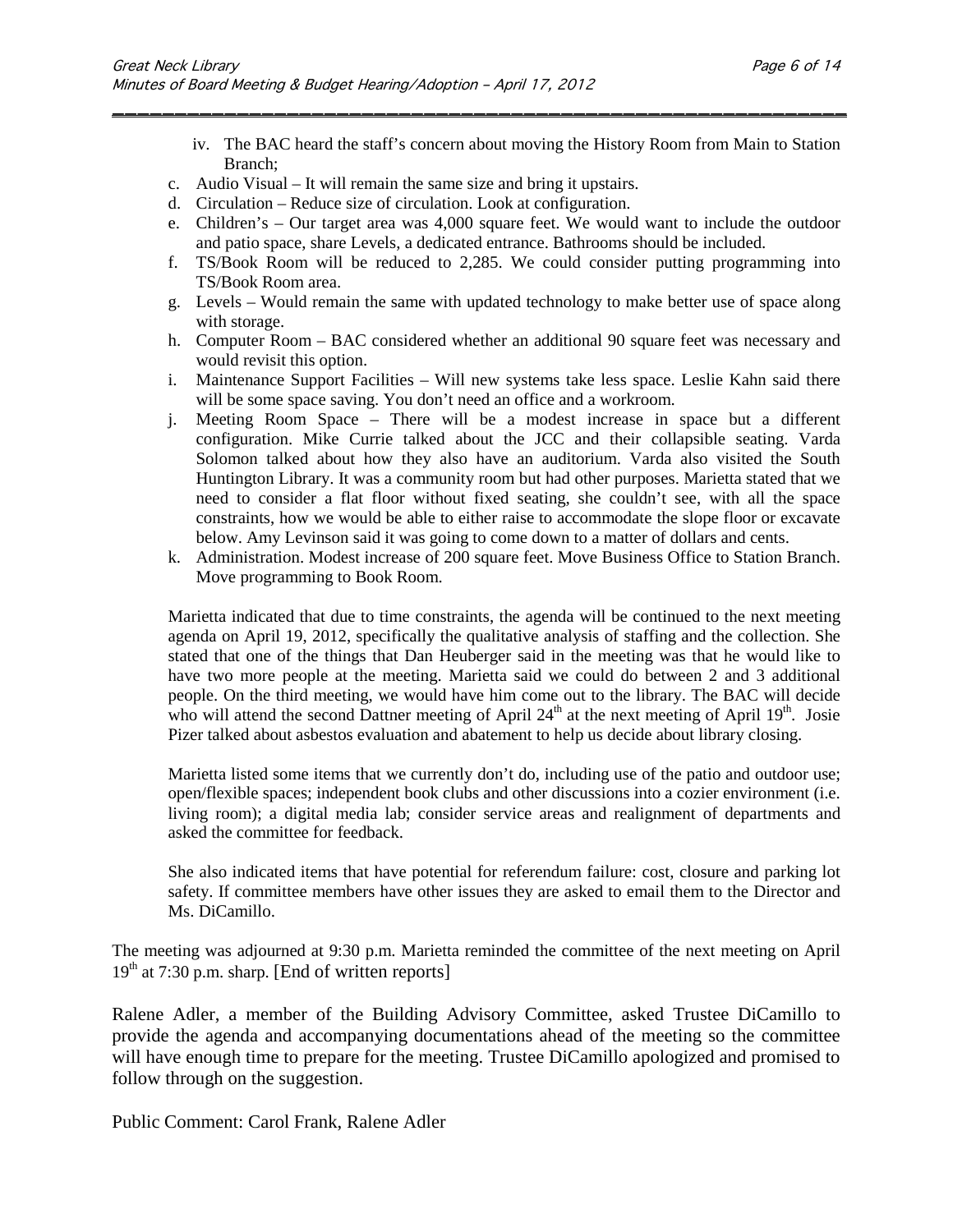### **Policy Committee**

Thursday, March 29, 2012 at 1:30 p.m. in the Multipurpose Room.

In Attendance: Joel Marcus (Chair), Francine Ferrante Krupski (Trustee). Absent with Notice: Martin Sokol (Trustee), Varda Solomon (Board President). Also in Attendance: Jane B. Marino (Library Director), Laura Weir (Assistant Director).

\_\_\_\_\_\_\_\_\_\_\_\_\_\_\_\_\_\_\_\_\_\_\_\_\_\_\_\_\_\_\_\_\_\_\_\_\_\_\_\_\_\_\_\_\_\_\_\_\_\_\_\_\_\_\_\_\_\_\_

The meeting was called to order at 1:35 p.m.

- 1. **Workplace Violence Policy.** Laura Weir brought the new committee members up to date on the origin and development of Workplace Violence Prevention Program and its objective, as required by NYS Dept. of Labor. She indicated that the process is nearly complete. She is looking to verify some of the terms used in the policy and procedure document that accompanies it from some other sources. Another portion of the program is to provide the Great Neck Library Board of Trustees with a written policy for approval as part of the Library Board Policy Manual. Trustees Marcus and Krupski were given a copy of the Workplace Prevention Program to review for continued discussion at our next meeting. She and the Director indicated that the committee should be ready to recommend for inclusion on the May, 2012 agenda.
- **2. Purchasing Policy.** Joel Marcus asked for the procedures put in place for items purchased for the collection. The Director explained that each Department and Branch is given a budget for items to be added to the collection, such as books, A/V materials or periodicals. She indicated that since her arrival in 2009, this system has worked well, with both the Director, Business Manager and Finance Committee conducting oversight on expenditures to insure that they are within budgeted amounts. She indicated her confidence in the staff's ability to purchase items and services appropriately. No further action by the committee is indicated.
- **3. Programming.** The Director further explained that the same process was in place for program planning for adult programs, children's programs, Levels programs and Teen programs. The Director is currently in charge of Adult Programming. The Music Advisory Committee plans quality musical events for Adults. There is an ad hoc *Authors @ Great Neck* Committee that finds authors for speaking engagements. Admission to Programs policy 900-20 gives priority seating to Great Neck residents. No further action by the committee is indicated.
- **4. Legal Counsel Policy.** Policy 100-30 deals with the Library's legal counsel and how and when he or she should be contacted. After discussion by the committee a suggested change to this policy will be brought to the Board for its April agenda.
- **5. Overdue Fines Change.** The Director indicated that she had suggested to the Board that the fines for overdue books should be raised from the current \$.10 for adult books and \$.05 for children's books to \$.20 and \$.10 respectively. Upon further investigation, the Director reported there are some inconsistencies between the Library's policy manual regarding circulation of items and the Circulation Department's manual and will try to make these two documents consistent before she presents it to the committee for consideration.
- **6. Continuing Education.** Mr. Marcus asked Ms. Marino to explain what policies were available. She indicated there are two sections of the policy book on Continuing Education. Section 200-60 deals with Trustee continuing education and Section 400-80 deals with Staff Continuing Education. She reviewed those sections for the committee.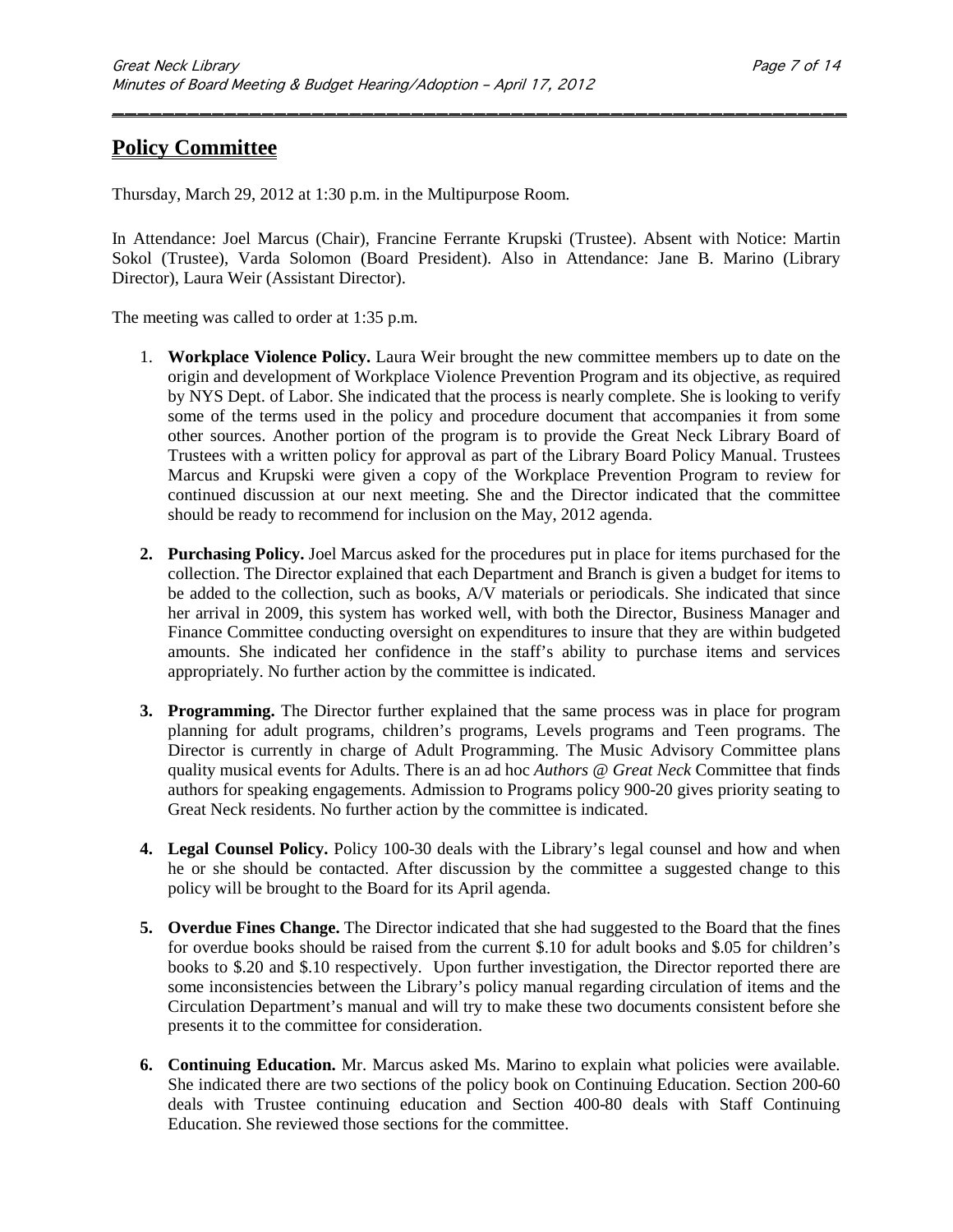**7. Donations.** The Director indicated that she had asked her Assistant to research what gifts had been given to the library and whether or not any sort of plaques had been used to commemorate those gifts. She reported that there are several plaques throughout the library's interior and outside the library as well. There are plaques on the Silent Study room, a plaque on the copper fountain in the reading room and on the marble sculpture. There are two redwood planters outside the lower level lobby doors and two planters outside the front entrance. The Levels sign was purchased by a patron in honor of her son. A gift to the Children's Room was commemorated with a plaque. There are also three trees outside the library with plaques. Ms. Marino reported that these gifts and plaques indicated that precedent had been set. She recommended that wording for this kind of gift giving opportunity be inserted into Section 1200. The committee will ask that it be added to the April agenda.

\_\_\_\_\_\_\_\_\_\_\_\_\_\_\_\_\_\_\_\_\_\_\_\_\_\_\_\_\_\_\_\_\_\_\_\_\_\_\_\_\_\_\_\_\_\_\_\_\_\_\_\_\_\_\_\_\_\_\_

There being no further business, the meeting was adjourned at 3:40 p.m.

### **Assistant Director**

Travel Book Continuations: Librarian Maureen McKenna has long been in charge of the Travel Collection, ordering books for the Main Library and the Branches. Last fall she approached me about creating a Continuations List of travel books from our vendor Baker and Taylor that would allow travel books to arrive automatically as they are published. At that time we were receiving a small amount of travel books automatically from Brodart, however, she wanted a more comprehensive list and she wanted the Branch Heads to have a more active roll in ordering for themselves. Baker and Taylor offered more titles and had a better discount as well. After discussions, we agreed that a new Continuations List would be a good way to keep track of the collection and also a good way to supply the branches with the various travel publications and geographic destinations each Branch Head felt were right for their community. Each Librarian was given a copy of the series publications available and was asked to choose what they wanted in their own branch collection. For example, Jayne Alexander at Parkville wanted the Eyewitness 'Top Ten' series, which identifies 10 things for a tourist to do in major cities around the world. The Continuations List also allows for variety because different branches requested different publications, which we all share. Maureen launched the program in March. The travel selections are now coming in and everyone is quite satisfied with the results. I would like to thank Maureen for her work on this project, which will enable our patrons to get the books they want quickly and efficiently.

Public Library Association Conference: The PLA Conference is always a pleasure to attend. Because it is directed specifically to the experience and interest of the public librarian there is always a wide range of relevant programs, presented by peers, from which to pick and choose to attend. In the Exhibition Center I met with vendors, some familiar from long years of association, others new acquaintances, who were eager to demonstrate new products and offer service solutions. I met up with colleagues who attended the same workshop and were eager to discuss the concept over lunch. This year's PLA Conference in Philadelphia ran from March 14 through 17, 2012. Attached are the highlights of the programs I attended. [End of written report]

Trustee Pizer asked the Assistant Director to find out if HGA Architects and Engineering, one of the vendors at PLA, has an office in the New York area.

### **Library Director**

Main Building: According to our vendor, Power Cooling, our cooling tower will be shipped on May 5, 2012 with installation starting on or around May 10, which will last 5 days. We have submitted all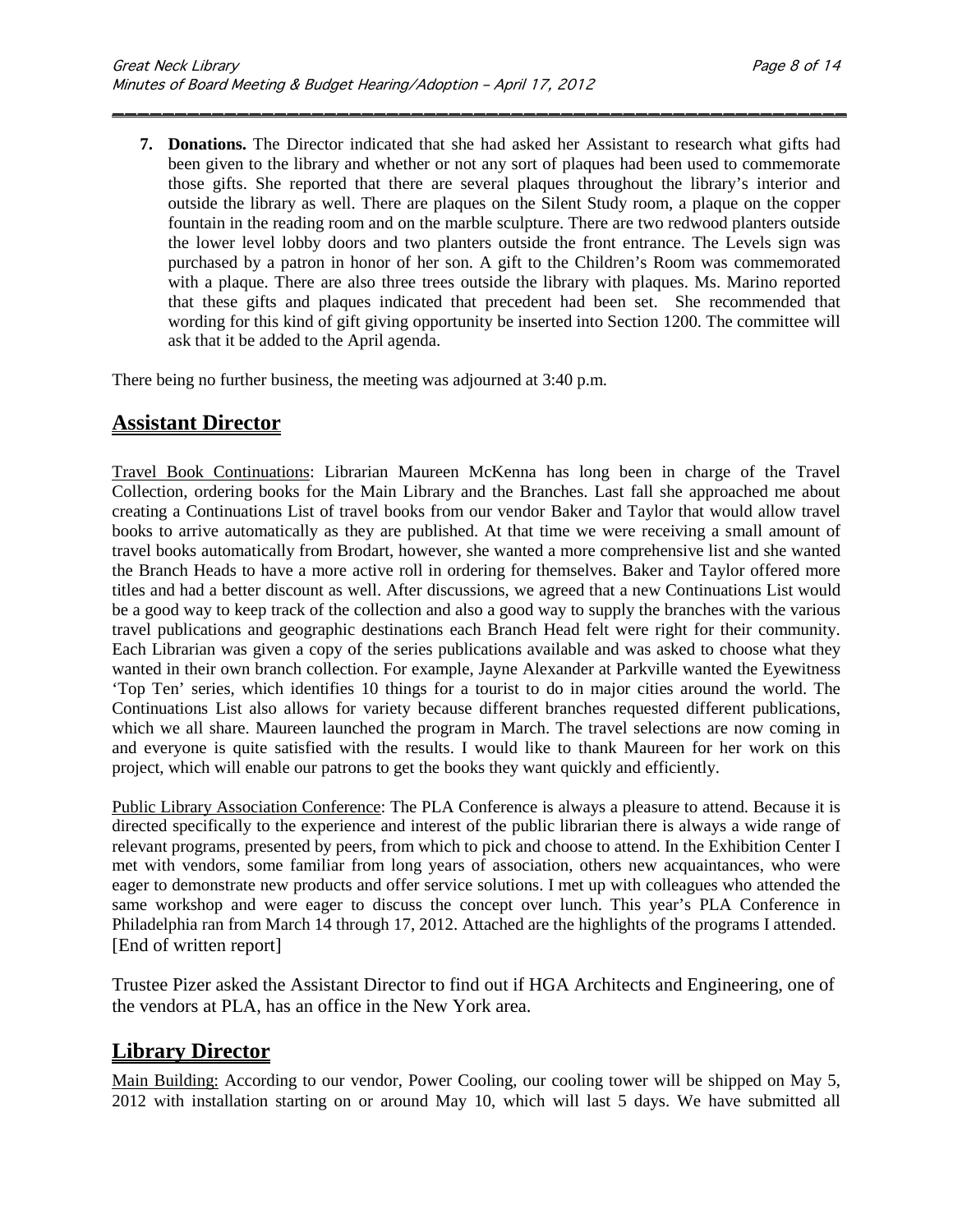appropriate paperwork for the building and plumbing permits and as soon as those are issued and the contract is signed, Power Cooling would like to come in and start some preparation work.

\_\_\_\_\_\_\_\_\_\_\_\_\_\_\_\_\_\_\_\_\_\_\_\_\_\_\_\_\_\_\_\_\_\_\_\_\_\_\_\_\_\_\_\_\_\_\_\_\_\_\_\_\_\_\_\_\_\_\_

I would like to thank former Trustee, Anna Kaplan, for her help in expediting the permit process and for getting the money promised as a credit to us applied to the permit costs for this project.

A copy of the contract, which has been prepared by our attorney and approved by Power Cooling, is in your board packets.

Udall's Pond: Work continues on Udall's Pond but it is sporadic.

Donations: We have received a few more checks in honor of Maria Fornari and I responded to Mr. Galdston that we would accept whatever donation he would like to make and, if appropriate, find a way to memorialize that gift. We have a precedent for this kind of acknowledgement and there is a list attached of previous gifts.

The Policy Committee met, as you can see by the report in your packets, and has suggested revised wording for the gift policy already in place.

MTA Tax:In its most recent budget, the New York Legislature put into place a reimbursement policy for any MTA tax paid by libraries not already exempted by its payroll size. I met, along with the Directors from Port Washington, Shelter Rock, Roslyn, Manhasset, Hillside, and Floral Park libraries, with Senator Jack Martins in his office in Garden City Park. Arranged by the Port Washington Director, its purpose was to thank Senator Martins for his work on the MTA tax, for sponsoring the bill which would make libraries, all libraries, exempt from the MTA tax. He talked about the "quick fix" that has been put into place of reimbursing libraries for their tax payment and he maintains hope that his bill will be successful. Senator Martins is also responsible for the restoration of grants that had been promised to Great Neck, Roslyn and Port Washington and then pulled, for which we also thanked him. The Senator is also a member of the Committee on Libraries in the NY State Senate and as a former library trustee and a library user, he understands and supports libraries. I extended an invitation to him to visit our Library as did my colleagues. It was an important connection to have, especially since he has been so helpful and supportive to the library. [End of written report]

Trustee Pizer asked the Director to double check the March statistics for Patron Count at Main which seems very high.

Trustee DiCamillo asked the Director to obtain the dates when the donations on the list she attached to her report were made to which the Director replied that she will forward whatever she can find to the Trustees.

Public Comment: Ralene Adler

### **OLD BUSINESS**

#### **Parkville Branch Amended Lease**

**Upon motion by Francine Ferrante Krupski and seconded by Janet Esagoff, and after discussion, it was,**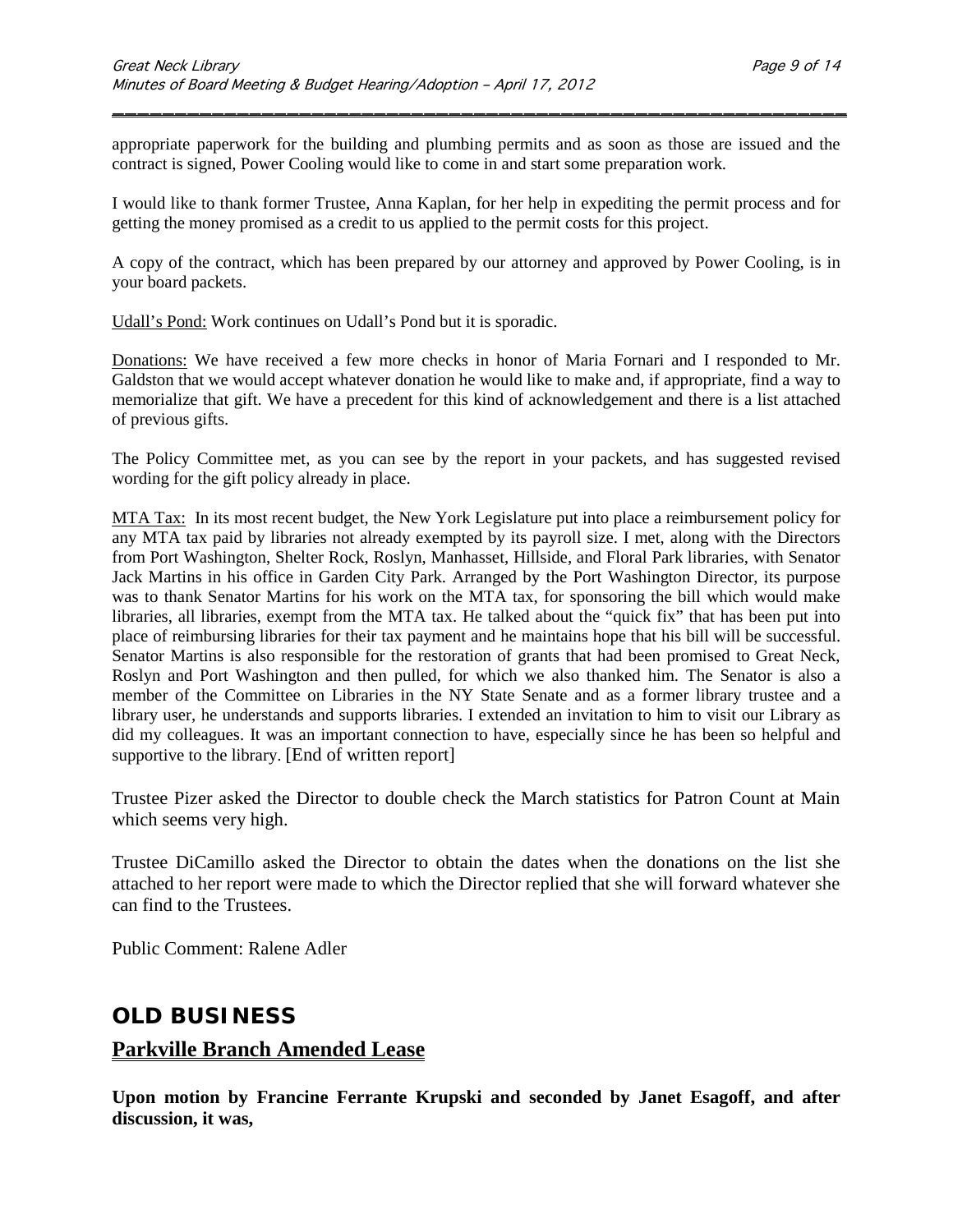**RESOLVED,** that the Great Neck Library Board of Trustees authorize the President of the Great Neck Library Board to execute the lease amendment dated March 28, 2012, for the 1,190 additional square feet of space at the Parkville Branch in accordance with the amount currently in effect (\$17.48 per square foot) which shall be applied to the additional space to result in a new monthly rent during the lease year November 1, 2011 to October 31, 2012 of \$8,032.06 per month, prorated and applicable to the first month during which the Library occupies the additional space. Annual and monthly rent due during subsequent years shall be calculated as specified in the lease amendment document.

\_\_\_\_\_\_\_\_\_\_\_\_\_\_\_\_\_\_\_\_\_\_\_\_\_\_\_\_\_\_\_\_\_\_\_\_\_\_\_\_\_\_\_\_\_\_\_\_\_\_\_\_\_\_\_\_\_\_\_

The wording of the resolution was then discussed and some changes were made.

#### **Upon motion by Francine Ferrante Krupski and seconded by Janet Esagoff, and after discussion, it was,**

**RESOLVED,** that the Great Neck Library Board of Trustees amend the resolution to authorize the President of the Great Neck Library Board to execute the second amendment to the lease amendment dated March 28, 2012, for the 1,190 additional square feet of space at the Parkville Branch in accordance with the amount currently in effect (\$17.48 per square foot) which shall be applied to the additional space to result in a new monthly rent during the lease year ending October 31, 2012 of \$8,032.06 per month, prorated and applicable to the first month during which the Library occupies the additional space. Annual and monthly rent due during subsequent years shall be calculated as specified in the lease amendment document.

**VOTE:** Yes **–** 6 (DiCamillo, Esagoff, Ferrante Krupski, Pizer, Marcus, Solomon) *MOTION CARRIED UNANIMOUSLY*

### **Cooling Tower Contract**

#### **Upon motion by Joel Marcus and seconded by Marietta DiCamillo, and after discussion, it was,**

**RESOLVED,** that the Great Neck Library Board of Trustees authorize the President of the Great Neck Library Board to execute a contract between Power Cooling Incorporated and the Great Neck Library for an amount not to exceed \$101,650.00 to install a new cooling tower for the Main Library, including all electrical, plumbing, demolition and construction work. Such funds are to be taken from the Main Building and Special Services fund.

Leslie Kahn, a member of the Building Advisory Committee, was thanked for his assistance with the project.

**VOTE:** Yes **–** 6 (DiCamillo, Esagoff, Ferrante Krupski, Pizer, Marcus, Solomon) *MOTION CARRIED UNANIMOUSLY*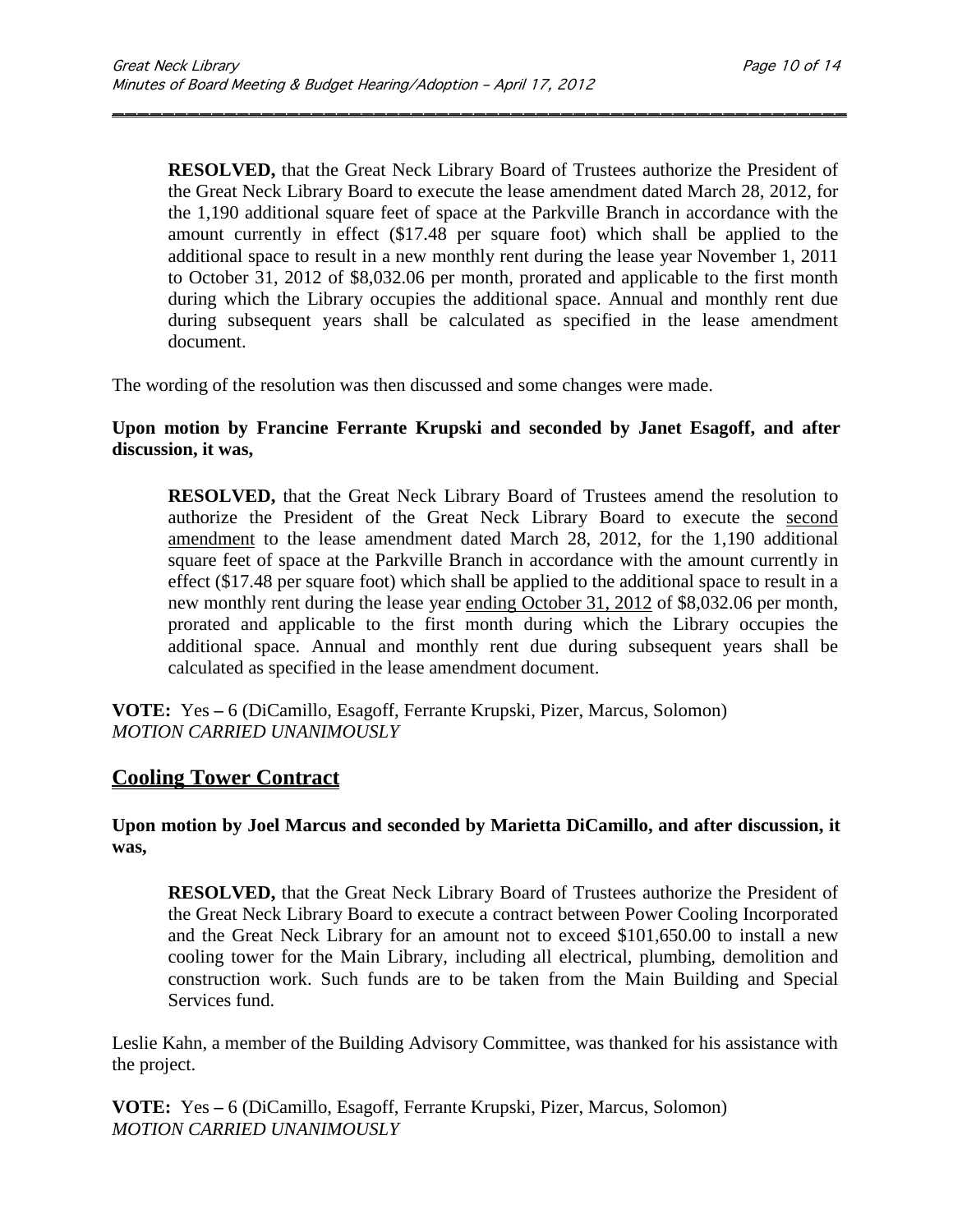### **Change in Fiscal Year**

#### **Upon motion by Marietta DiCamillo and seconded by Joel Marcus, and after discussion, it was,**

\_\_\_\_\_\_\_\_\_\_\_\_\_\_\_\_\_\_\_\_\_\_\_\_\_\_\_\_\_\_\_\_\_\_\_\_\_\_\_\_\_\_\_\_\_\_\_\_\_\_\_\_\_\_\_\_\_\_\_

**RESOLVED,** that the Great Neck Library Board of Trustees change the Library's fiscal year from its current configuration of January  $1<sup>st</sup>$  to December  $31<sup>st</sup>$  to a fiscal year starting July 1<sup>st</sup> and ending June  $30<sup>th</sup>$ . This change will take effect with the 2012-2013 fiscal year.

The Business Manager was asked to provide the benefits of changing the fiscal year. He stated that there are three major expenses in the budgeting process – salary, pension and health insurance – which are estimated months in advance without having any information from the State regarding pension and health insurance rates. In changing the fiscal year, our liability for pension will be known and only six-months of health insurance will be estimated instead of a full year. Additionally, the NYS Annual Report will be done on a timely basis. Both the Library and the School budgets are voted on at the same time with the latter taking effect six weeks later while the library six months later. Changing the fiscal year will put the Library on the same fiscal year as the School District, enabling the budgeting process to be easier and more precise.

Changing the fiscal year does not require a policy or bylaw change since the Library's Policy Manual is silent on this. It is an operational decision that requires notifying IRS of the change.

Public Comment: Karen Rubin, Norman Rutta

**VOTE:** Yes **–** 6 (DiCamillo, Esagoff, Ferrante Krupski, Pizer, Marcus, Solomon) *MOTION CARRIED UNANIMOUSLY*

### **Branch Committee Report Correction**

#### **Upon motion by Josie Pizer and seconded by Francine Ferrante Krupski, and after discussion, it was,**

**RESOLVED,** that the Great Neck Library Board of Trustees amend the Branch Committee Report of March 14, 2012, to reflect that Janet Esagoff volunteered to speak with the Great Neck School District attorney regarding the Parkville lease and members of the committee concurred.

The original report documented Varda Solomon as asking Janet Esagoff to contact the School Attorney.

Public Comment: Ralene Adler

**VOTE:** Yes **–** 6 (DiCamillo, Esagoff, (Ferrante Krupski, Marcus, Pizer, Solomon) *MOTION CARRIED UNANIMOUSLY*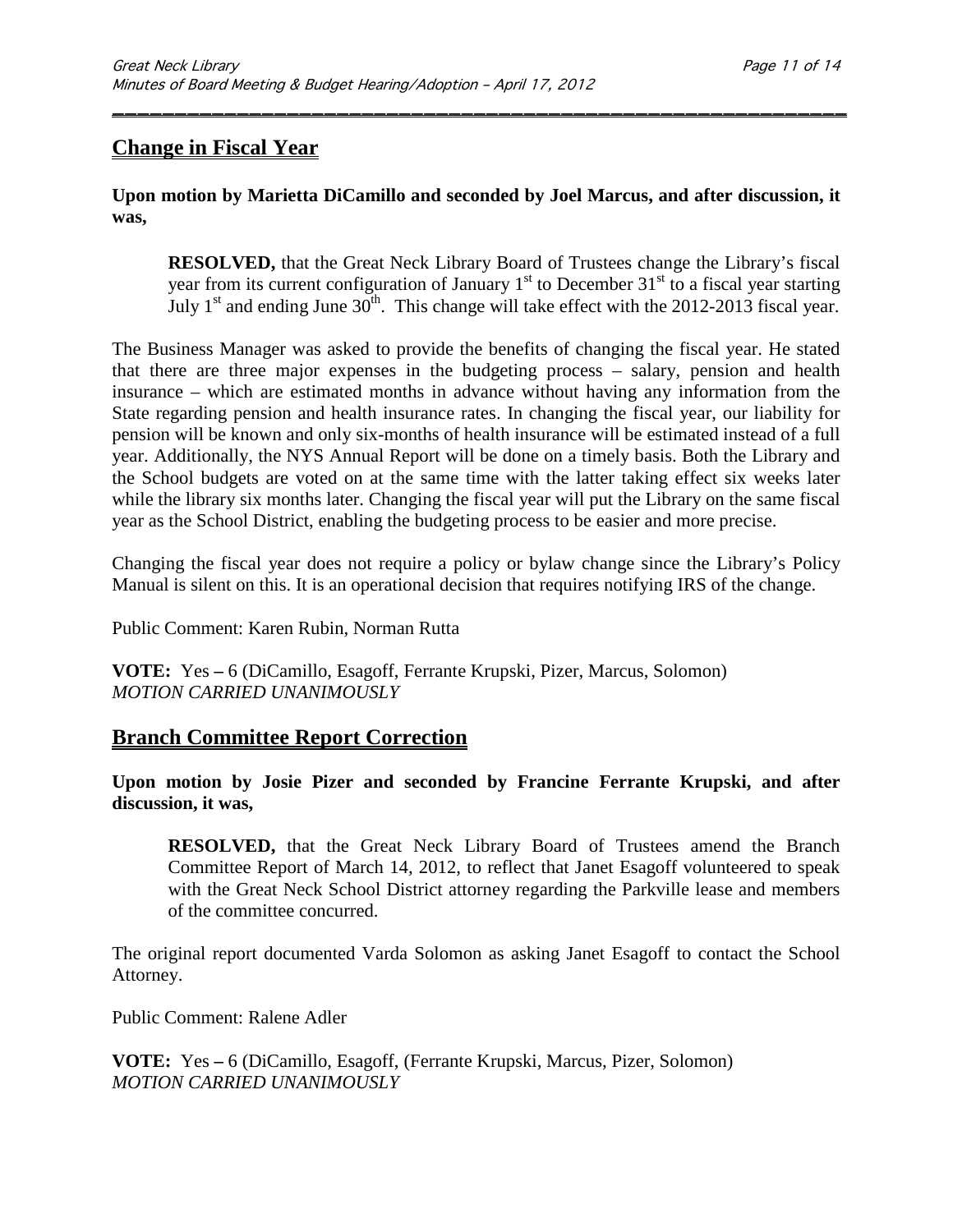# **NEW BUSINESS Policy Manual Changes**

#### LEGAL COUNSEL POLICY

#### **Upon motion by Joel Marcus and seconded by Francine Ferrante Krupski, and after discussion, it was,**

\_\_\_\_\_\_\_\_\_\_\_\_\_\_\_\_\_\_\_\_\_\_\_\_\_\_\_\_\_\_\_\_\_\_\_\_\_\_\_\_\_\_\_\_\_\_\_\_\_\_\_\_\_\_\_\_\_\_\_

**RESOLVED,** that the Great Neck Library Board of Trustees accept the modification of Section 100-30 of the Board Policy Manual as indicated.

At the March Board meeting, the Policy Committee was charged with coming up with a policy as to who should contact the attorney and for what purposes. The committee subsequently met and reviewed the existing policy. They proposed that, if any trustee has a question, the question in written or email form should be sent to the Board President who in consultation with the Board as a whole would then forward the question to the Library Director who would act as the sole liaison to counsel. Both question and the attorney's reply would be distributed to the entire Board.

The Board, in trying to get a handle on legal costs, wanted further clarification of this policy to provide a check and balance as to when the Director contacts the attorney for legal advice. Any question the Director has should first go to the Board President for authorization. The Board President should ultimately be cognizant and responsible for any legal issues and costs associated with such.

Trustee Esagoff pointed out that attorneys are now using electronic and not written format for communication.

#### **Upon motion by Marietta DiCamillo and seconded by Josie Pizer, and after discussion, it was,**

**RESOLVED,** that the Great Neck Library Board of Trustees table the motion to amend Section 100-30 of the Board Policy Manual and send it back to the Policy Committee for rewriting.

Public Comment: Karen Rubin, Ralene Adler

**VOTE:** Yes **–** 6 (DiCamillo, Esagoff, Ferrante Krupski, Marcus, Pizer, Solomon) *MOTION CARRIED UNANIMOUSLY*

#### DONATION POLICY

**Upon motion by Joel Marcus and seconded by Francine Ferrante Krupski, and after discussion, it was,**

**RESOLVED,** that the Great Neck Library Board of Trustees accept the modification of Section 1200 of the Board Policy Manual as indicated.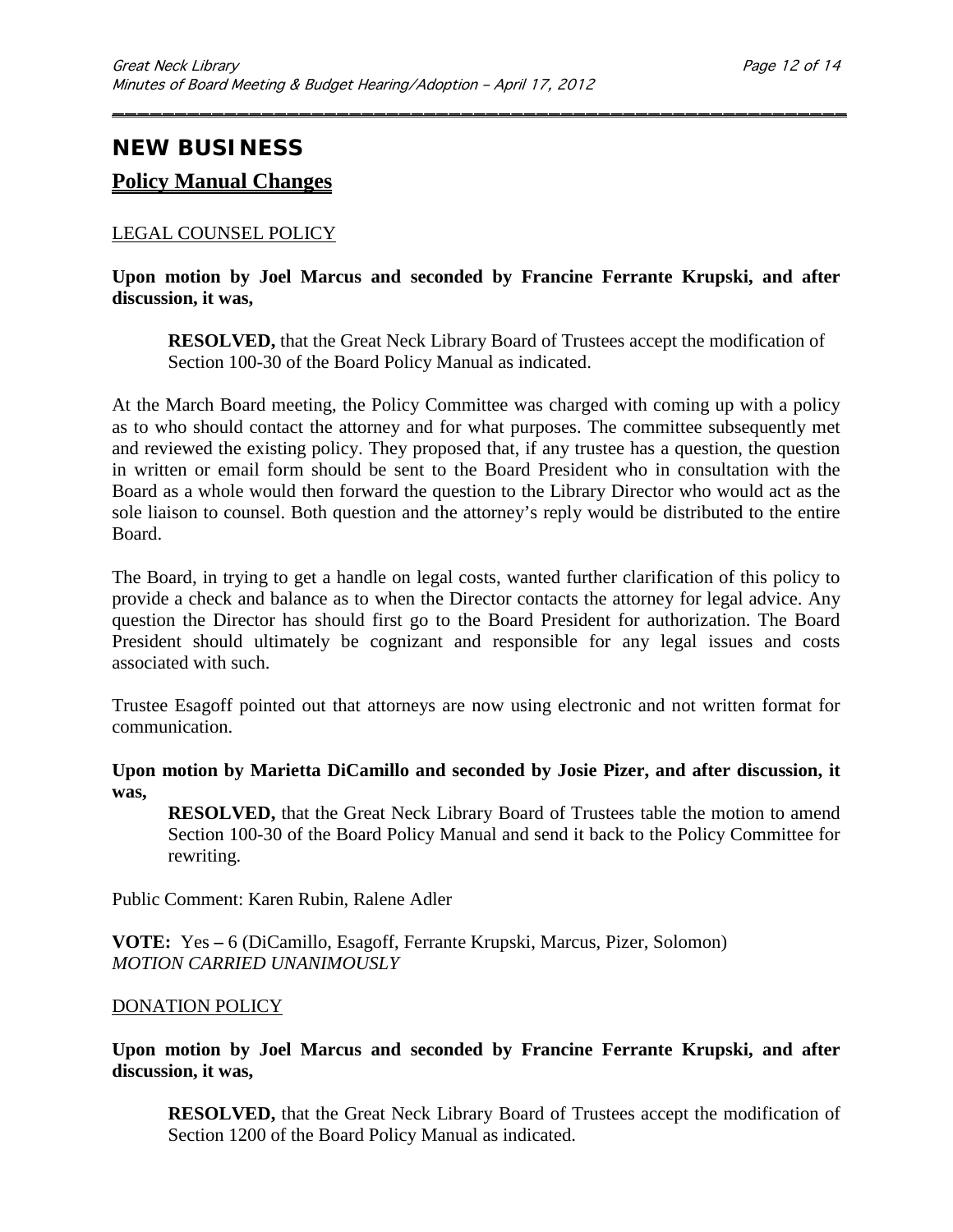The Policy Committee was also charged with coming up with a policy for donations resulting from a request by the family of Maria Fornari who wanted to fund the purchase of benches for the Library in memory of their mother.

\_\_\_\_\_\_\_\_\_\_\_\_\_\_\_\_\_\_\_\_\_\_\_\_\_\_\_\_\_\_\_\_\_\_\_\_\_\_\_\_\_\_\_\_\_\_\_\_\_\_\_\_\_\_\_\_\_\_\_

The Policy Committee recommended adding to the existing policy that for gifts \$1,000 or more, if requested by the donor, the Library may opt to memorialize the gift with a plaque or other suitable display.

This was sent back to the Policy Committee for rewriting to give the Board the authority to publicly accept sizeable donations. The Committee was instructed to get legal opinion before changing the current policy.

Public Comment: Ralene Adler, Carol Frank

#### **Upon motion by Marietta DiCamillo and seconded by Josie Pizer, and after discussion, it was,**

**RESOLVED,** that the Great Neck Library Board of Trustees table the motion to amend Section 1200 of the Board Policy Manual and send it back to the Policy Committee for rewriting.

**VOTE:** Yes **–** 6 (DiCamillo, Esagoff, (Ferrante Krupski, Marcus, Pizer, Solomon) *MOTION CARRIED UNANIMOUSLY*

### **Library Van**

**Upon motion by Marietta DiCamillo and seconded by Joel Marcus, and after discussion, it was,**

**RESOLVED,** that the Great Neck Library Board of Trustees authorize the Library Director to purchase a 2012 Ford Transit Connect XLT Van at a cost not to exceed the New York State Municipal price of \$21,573.00 according to the specifications as outlined in the attached proposal from Tower Ford. Such funds are to be taken from the Main Building and Special Services Fund. The Purchase Order for this van should be submitted to Tower Ford no later than April 19, 2012.

**VOTE:** Yes **–** 6 (DiCamillo, Esagoff, Ferrante Krupski, Marcus, Pizer, Solomon) *MOTION CARRIED UNANIMOUSLY*

# **OPEN TIME**

Ralene Adler – vehicles pulling on to the cobble stone area at the foot of the stairs leading from the upper to lower level of the parking lot is dangerous for pedestrians using the stairs. She urged the Board to address this unsafe practice.

The Board took a brief recess at 9:20 p.m. and reconvened at 9:25 p.m.